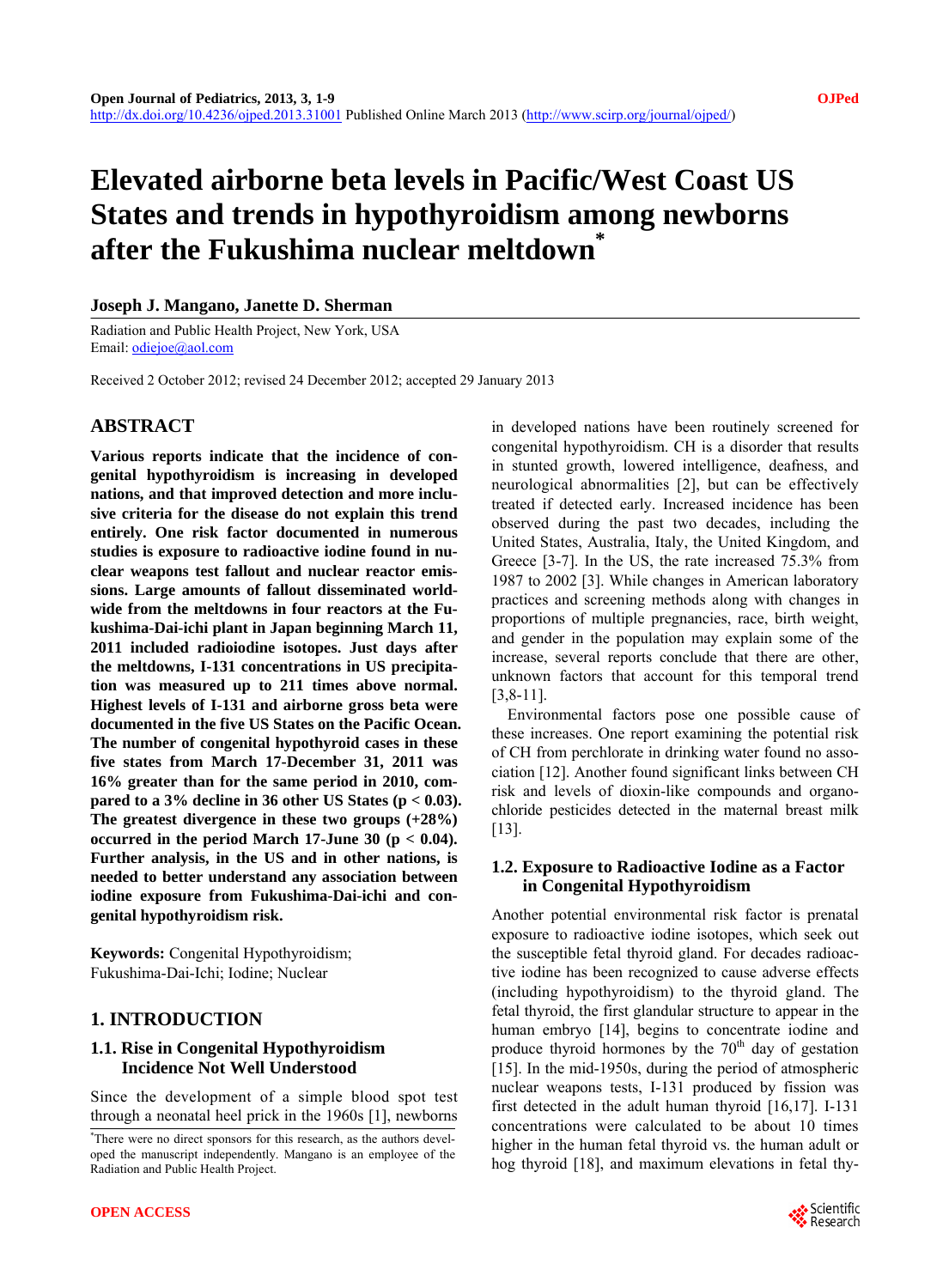roids were detected approximately one month after nuclear explosions [19]. The main path of exposure to shortlived isotopes such as I-131 is via dairy products due to radioactive fallout deposition on forage [20].

One report on relatively low doses of I-131 exposures to rat embryos resulted in large decreases in fetal thyroxine and increases in Thyroid Stimulating Hormone (TSH), dependent upon the time of pregnancy that the exposure occurred [21]. A recent analysis discovered levels of whole blood iodine in three infants from Oregon (US) screened at birth exceeded the average for controls by a factor of 10 [22].

While anthropogenic radioactive iodine has existed following the discovery of fission in the 1940s, relatively few studies have examined the potential association between iodine exposure to the fetus and CH risk. The massive hydrogen bomb explosion "Bravo" on March 1, 1954 resulted in high doses to residents of the Marshall Islands and various thyroid disorders, including hypothyroidism in the child and adult. However, only two cases of CH were detected in the relatively small population [23,24]. In the five areas closest to the Chernobyl nuclear meltdown, the highest prevalence of hypothyroidism in children was observed in Gomel, the area with the highest exposures [25]. An examination of 160,000 local children exposed to Chernobyl fallout before age ten found a link with I-131 exposure and risk of juvenile hypothyroidism [26].

In Pennsylvania (US), the site of the March 1979 partial meltdown at the Three Mile Island nuclear power plant, the change in CH in nine month period before and after the event differed in upwind/western area (8 to 7 cases) and downwind/eastern areas (9 to 20 cases). [27, 28] The peak of I-131 from Chernobyl fallout in May 1986 in US milk was three times greater in northwest states than in southeast states; 1984-1985 vs. 1986-1987 changes in CH rates was +23.3% in the northwest and  $-1.0\%$  in the southeast [29]. I-131 exposure due to releases from the Hanford (U.S.) nuclear weapons installation found a significantly elevated number of preterm births, which are linked to risk of CH [30]. The CH rate closest to the Savannah River (US) nuclear weapons plant was not found to be elevated [31].

More recently, CH rates of the four counties closest to the Indian Point, New York (US) nuclear plant, located mostly under 20 miles, are about twice that of the US, and especially high in the most recent period available [32]. The 1970-1993 total of airborne I-131 and particulates released by Indian Point was the  $5<sup>th</sup>$  greatest of 72 nuclear plants [33]. Data in **Table 1** reflect official complications from state screening programs [34].

The meltdowns of four nuclear reactors at the Fukushima-Dai-ichi plant in Japan that began on March 11, 2011 after an earthquake and tsunami creates another basis to examine any potential effects of radioiodine exposure on CH rates. This report will review temporal CH trends in the US following the meltdowns, comparing those areas having elevated radioactivity with the rest of the US.

#### **2. METHODS**

#### **2.1. Measuring Exposures from Fukushima Meltdown**

The first of two major components needed to examine a potential association between Fukushima fallout and CH risk is exposure levels. Estimates of emissions from Fukushima are not precise; the reactors are not stable and are releasing radioactivity. Worldwide measurements show that 16,700 Peta-Becquerels of Xenon-133 were emitted by fall 2011, about 2.5 times more than that released by the 1986 Chernobyl meltdown. [35] Other reports place Fukushima emissions below Chernobyl's.

In the US, the plume arrived in the air above the west coast states on March 15, just four days after the start of the meltdowns [36]. US Environmental Protection Agency (EPA) measurements of I-131 in air, water, and milk were relatively few in number, and thus it is not possible to derive reliable geographic differences from these data. The most I-131 readings in the US environment were taken in precipitation, with 77 such measurements reported from March 22 to April 12, 2011. Detectable levels of I-131 in precipitation largely disappeared after this period; of the 10 measurements on April 14, five were "not detectable" and the others were just slightly above detectable levels of about 2.0 picocuries per liter [37].

**Table 1.** Congenital hypothyroid rates counties closest to Indian point nuclear site compared to US, 1997-2007.

| Area                                  | Cases | Live Births | Cases/100,000 Live Births | 95% CI         | $\%$ vs. US              | P value  |
|---------------------------------------|-------|-------------|---------------------------|----------------|--------------------------|----------|
| Four Counties, 1997-2004 <sup>*</sup> | 135   | 185,099     | 72.93                     | $90.6 - 85.2$  | $+70.7$                  | < 0.0001 |
| Four Counties, 2005-2007 <sup>*</sup> | 73    | 68.019      | 107.32                    | $82.7 - 131.9$ | $+151.2$                 | < 0.0001 |
| <i>*Total</i> 1997-2007               | 208   | 253,118     | 82.18                     | $90.6 - 85.2$  | $+92.4$                  | < 0.0001 |
| US, 2001-2005                         | 8569  | 20,060,577  | 42.72                     | ۰              | $\overline{\phantom{a}}$ | -        |

\* Includes orange, putnam, rockland, and Westchester counties.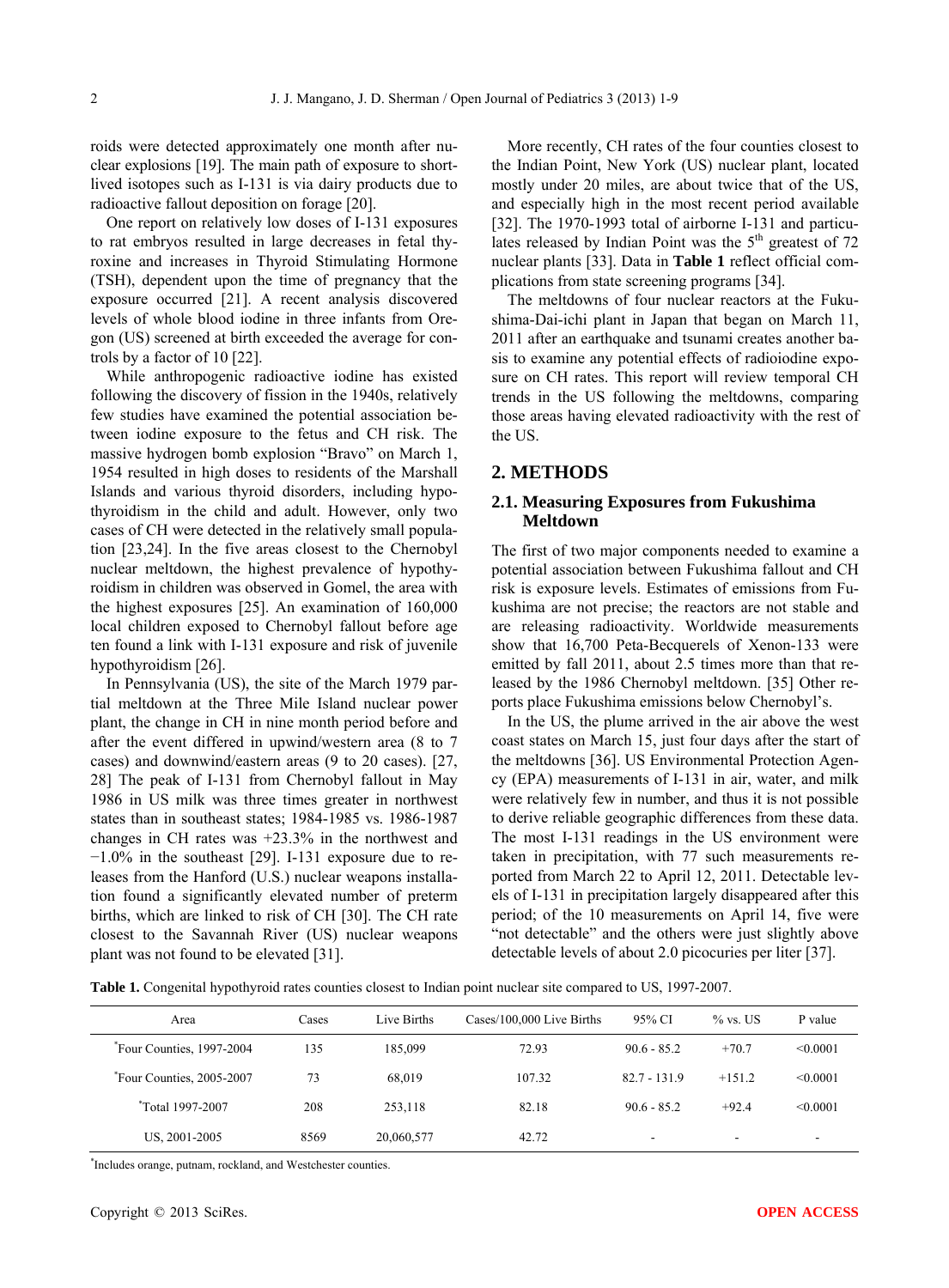**Table 2** shows the distribution of the 77 measurements of I-131, covering 30 sites. After Fukushima, only 7 of 77 readings produced a "not detectable" result. But 18 of 77 measurements were 40 pCi/l or greater, at least 20 times above normal. The greatest concentrations were detected in Boise ID (242, 394, and 422), or 121 - 211 times above normal. Boise is in the northwest US, but the highest ten measurements included the East Coast cities of Jacksonville FL (148) and Boston MA (92). These data support the conclusion that I-131 from Fukushima entered the environment across the entire nation.

The Pacific Northwest National Laboratory documented that airborne levels of Xenon-133 in Washington State, on the Pacific coast, were 10,000 to 100,000 times greater than normal in the week following the disaster [38]. Xe-133 is a gas that travels more rapidly than other isotopes, but frequently is a tracer for future spatial patterns of other radionuclides. Moreover, Washington State was the site of radioactive "hot particles" soon after Fukudhima [39].

A team from California State University-Long Beach measured I-131 in kelp on the California coast on April 20, 2011 just over a month after the Fukushima meltdowns. The highest levels in the dry seaweed were found in Orange County in southern California (250 times greater than before the accident), Santa Cruz in northern California (200 times greater), and Los Angeles County (60 times greater) [40]. In New Hampshire, close to the Atlantic coast, during the period March-May 2011 I-131 doubled from prior periods [41].

A national study conducted by the National Geological Survey examined concentrations of wet depositions of fission-produced isotopes in soil at sites across the US, for several radioisotopes, between March 15 and April 5,

**Table 2.** Measurements of I-131 in US precipitation March 22 to April 12, 2011.

| Concentration I-131 (pCi/l) | No. Measurements |
|-----------------------------|------------------|
| $N.D.*$                     | 7                |
| $0.0 - 1.9$                 | 1                |
| $2.0 - 9.9$                 | 21               |
| $10.0 - 19.9$               | 18               |
| $20.0 - 39.9$               | 12               |
| $40.0 - 69.9$               | 6                |
| $70.0 - 99.9$               | 4                |
| $100.0 -$                   | 8                |
| <b>TOTAL</b>                | 77               |

\* Not detectable, or probably around normal levels of 2.0.

2011. Results showed that for I-131, the highest depositions, in becquerels per cubic meter, occurred in northwest Oregon (5100), central California (1610), northern Colorado (833), coastal California (211), and western Washington (60.4). No other station recorded concentrations above 13. Similar results were observed for Cesium-134 and Cesium-137 [42]. All the cited locations are on or near the Pacific coast, with the exception of Colorado, in the western US.

Thus, the data indicate the greatest concentrations of environmental I-131 in the continental US after Fukushima occurred on the west coast. While the excess is difficult to quantify precisely, for purposes of this report comparisons in airborne gross beta concentrations will be made between the five Pacific and West Coast states (Alaska, California, Hawaii, Oregon, and Washington) and the remainder of the nation. The source of data is the US Environmental Protection Agency's twice-weekly measurements in nearly 100 US locations, creating a large sample of hundreds of measurements in the weeks after the arrival of Fukushima fallout.

#### **2.2. Collecting Data on Congenital Hypothyroidism Incidence**

The other principal component in this dose-response comparison involves CH incidence. Each of the 50 US states maintains newborn screening program results, including CH cases. Because only annual data is made easily available on the internet, we conducted a telephone survey of states, requesting monthly numbers of CH cases, for each month in 2010 and 2011, according to the date of the baby's birth. Cases from births of March 1 - 16 and March 17 - 31 were separated to define the period after the arrival of Fukushima fallout in the US.

States were asked to provide only confirmed primary CH cases; these are newborns who test positive for the condition, and require therapeutic intervention to avoid adverse health effects. Transient CH cases are mostly newborns not confirmed to have CH, and secondary CH cases are not recorded by all states. State programs were also asked to confirm that there was no change in CH definitions between 2010 and 2011 that would bias any temporal comparison. State definitions vary by thyroxine and TSH thresholds, so no valid intra-state comparisons can be made.

Calculating CH rates of cases per live births is not possible at this time, as final birth totals are not yet available. Official preliminary data indicate that there will be a 1 percent 2010-2011 decline in US births [43]; thus, comparing the number of CH cases for large populations should prove highly accurate as a predictor of the rate. In 2010, the five Pacific/West Coast States had a total population of 49,880,102 (16.2% of the US total of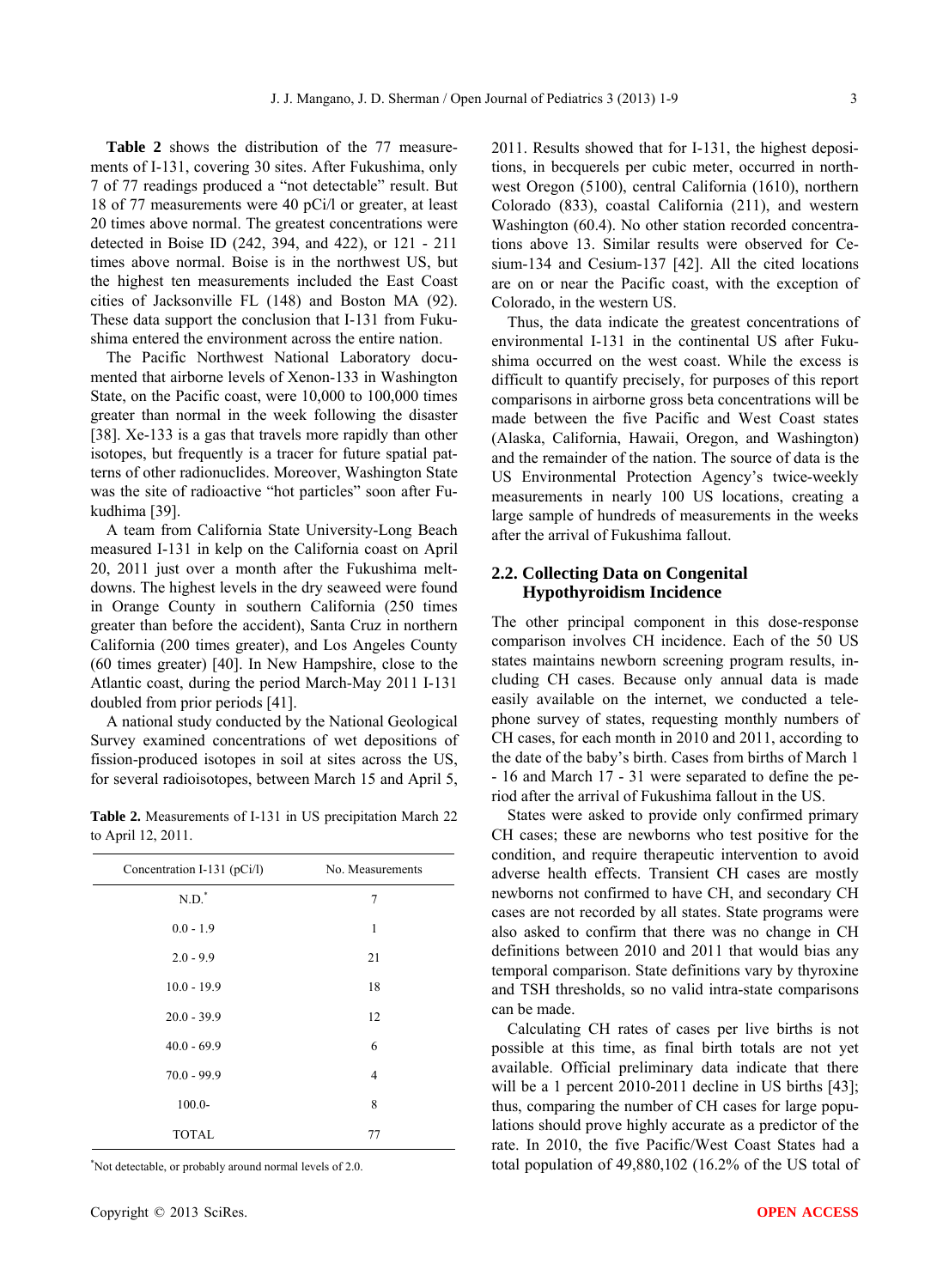308,745,538) [44], and accounted for 693,676 (16.8%) of the 4,130,665 US births in 2009 [45].

CH cases for births in the periods March 17 to December 31 (2010 and 2011) will be compared, for the Pacific/West Coast States and the remainder of the US Portions of this 290 day period will also be compared. Significance testing will be conducted using a t test, where n equals the number of Pacific/West Coast cases in 2010 and 2011, the observed change will be the change in the Pacific/West Coast, and the expected change will be the change for the remainder of the US.

#### **3. RESULTS**

#### **3.1. Largest US Radiation Increases after Fukushima in Pacific/West Coast States**

A review of US Environmental Protection Agency (EPA) data measuring airborne levels of gross beta was conducted, to compare 2010 and 2011 levels. The EPA uses air filters to measure aerosols at points close to ground level. The Agency typically does measurements about twice a week for 69 US sites. At the time of the analysis, data were only available up to October 4, 2011, and thus results for the periods January 1 to October 4 were compared for 2010 and 2011 [46]. Beta measurements include a variety of radioisotopes, of which I-131 is a portion, meaning gross beta as a proxy for relative exposures to the thyroid gland.

The largest amounts of radioactive fallout in the US environment from Fukushima occurred in late March and all of April 2011, before declining to levels typically recorded in 2010. Thus, 2010-2011 comparisons were made for two periods. The first was March 15-April 30, and the second was the remainder of the period (January 1- March 14 plus May 1-October 4).

To identify an "exposed" population, we selected 18 EPA stations in the five Pacific/West Coast States for which at least 20 gross beta measurements were made during both 2010 and 2011. Many stations had considerably more, and thus a total of 1,043 and 1,083 measurements were used in the two years for the 18 stations.

We identified a "control" group representing the remainder of the US. Thus, 31 sites were selected, representing a wide geographic diversity. These sites recorded 59 to 79 airborne beta measurements each year for the 288-day period January 1-October 4, approximately twiceweekly measurements for the entire period. In all, 2,211 and 2,057 measurements were included in each respecttive year for the 31 sites. The list of these 18 exposed and 31 control sites is given in Appendix 1.

The "average" beta for each group was calculated by dividing the arithmetic mean by the number of sites (18 or 31). **Table 3** presents the changes in average beta for exposed and control groups, for the periods of higher and lower/no exposure.

The data show that in the 18 sites in the Pacific/West Coast ("exposed") was 7.345 times higher in the March 15-April 30 period, compared to just 2.397 in the 31 other sites ("controls"), a ratio of 3.06. For the rest of the year, the 2010-2011 change was very small (0.983 and 1.018, a ratio of 0.97), which is expected due to the absence of Fukushima fallout in both years.

Observations for some sites showed especially large increases. In the Pacific/West Coast, the largest changes were in the California cities of Eureka (increase of 38.264 times), Anaheim (14.941), and San Bernardino (12.054). In the 31 control sites, the only increases above 4.2 times were observed in Tucson AZ (9.320) and Salt Lake City UT (7.879), both located in the western US. The lowest figures were found in the southeastern cities of Baton Rouge LA (1.222) and Montgomery AL (1.212). This shows that for all areas of the US, 2010-2011 gross beta concentrations increased in the period March 15- April 30. Thus, Fukushima fallout appeared to affect all areas of the US, and was especially large in some, mostly in the western part of the nation.

#### **3.2. Congenital Hypothyroidism Incidence Trends in US**

With the greatest airborne gross beta increases documented on the west coast, we can assess any changes in

**Table 3.** Change in average airborne gross beta concentration Pacific/West Coast sites (exposed) and other US sites (control) 2010-2011, periods of high and low/no fallout from Fukushima.

|                                  | $2010$ Average (n) |                | $2011$ Average (n) |                | Change, 2010-2011 |         |
|----------------------------------|--------------------|----------------|--------------------|----------------|-------------------|---------|
| Period                           | Exposed            | Control        | Exposed            | Control        | Exposed           | Control |
| High Fallout                     |                    |                |                    |                |                   |         |
| March 15 - April 30              | 0.005112(190)      | 0.008527(401)  | 0.033016(225)      | 0.020204(378)  | 7.345             | 2.397   |
| Low/No Fallout                   |                    |                |                    |                |                   |         |
| Jan. 1-March $14 +$ May 1-Oct. 4 | 0.006027(853)      | 0.009573(1810) | 0.005526(858)      | 0.009670(1679) | 0.983             | 1.018   |

Figures are in picocuries of gross beta per cubic meter of air.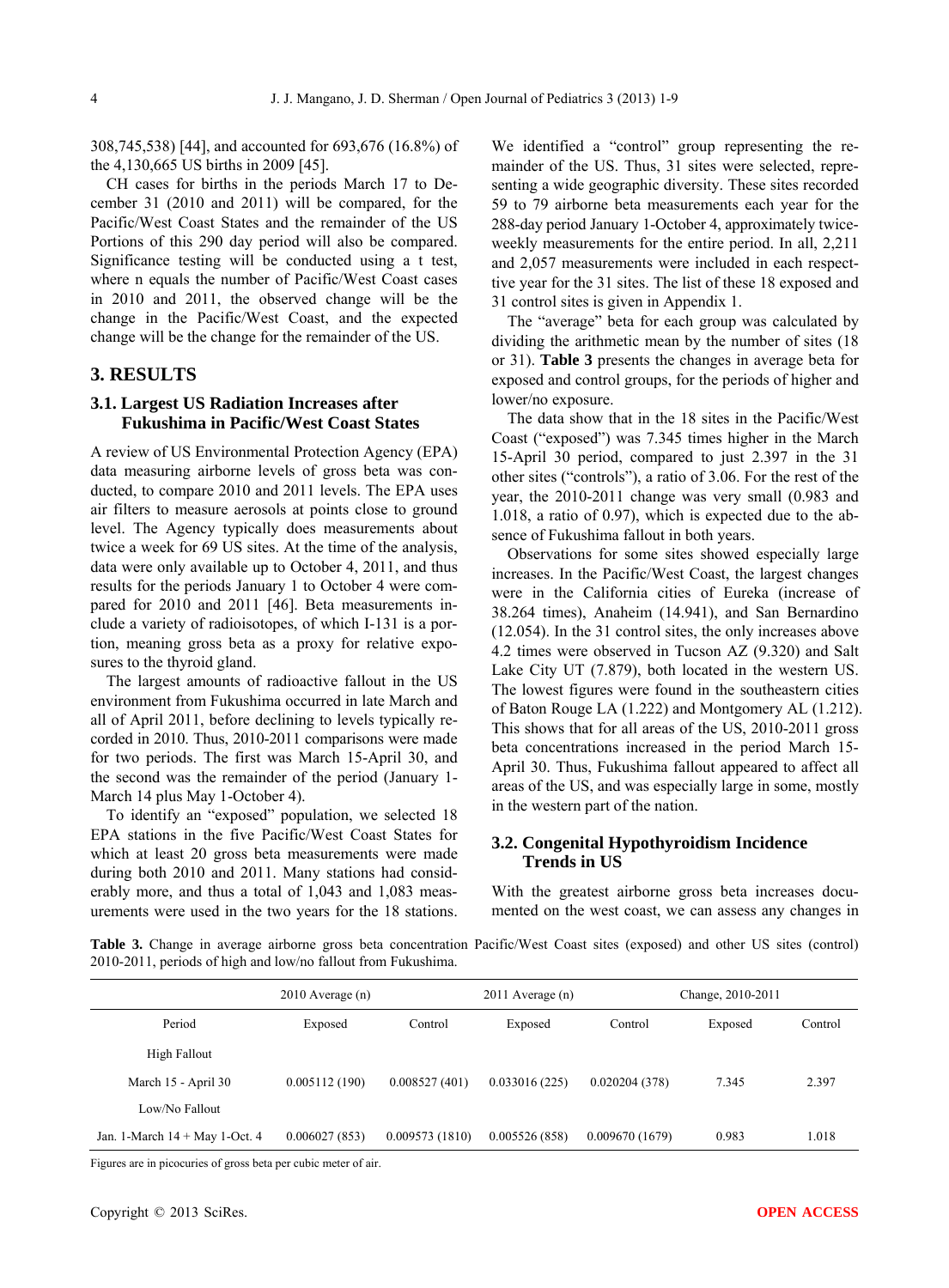CH incidence. All US newborns diagnosed with primary CH born March 17-December 31, 2011 were exposed *in utero* to radioactive fallout from the Fukushima meltdowns. While these newborns were exposed at different phases of pregnancy, effects of exposure is elevated during the fetal period, compared to those during infancy, childhood, and adulthood.

Phone calls to state newborn screening program coordinators for monthly confirmed primary CH cases for 2010 and 2011 provided data for 41 of 50 states, representing 87% of all US births. Included in the 41 states were all five Pacific/West Coast States. Most of the other states not sharing statistical data were small states with under 10 cases per year, whose policies would not permit release of small numbers of cases due to confidentiality concerns. States reporting data are given in Appendix 2.

**Table 4** presents the reported numbers of confirmed primary CH cases for the five (5) Pacific/West Coast States, along with cases for the other 36 US States.

The 2010-2011 ratio representing the change in CH cases was 1.16 for the five Pacific/West Coast States, rising from 281 to 327 confirmed cases. The 1.16 ratio exceeded the 0.97 ratio (decline in cases from 1208 to 1167) for the 36 control states; the difference is significant at  $p < 0.03$ . Increases in ratios were observed in the exposed areas for the periods March 17-June 30 (1.28, significant at  $p < 0.04$ ) and July 1-December 31 (1.10, not significant at  $p < 0.21$ ).

### **4. DISCUSSION**

Congenital hypothyroidism (CH) incidence is rising in various nations. Recent studies have examined patterns of these increases; better detection and more liberal definitions of CH may explain some of this pattern, but there is a general consensus that other factors are appearing to affect temporal trends. A well-documented risk factor affecting CH is exposure to the thyroid-seeking iodine isotopes such as I-131. Previous sources have linked elevated risk for hypothyroidism with nuclear weapons tests and nuclear power installations [22-34].

The meltdowns at the Fukushima-Daiichi nuclear plant in Japan beginning March 11, 2011 present an opportunity to examine a recent exposure to radiation, not just in Japan but in other nations that received the fallout. In the US, government officials measured concentrations of I-131 in precipitation up to 211 times above normal during the weeks following the meltdowns. There were increased concentrations of all beta-emitting radionuclides in the air during the six weeks following the beginning of Fukushima fallout. Compared to the same period a year earlier, the fallout increases were more than seven times greater in the five Pacific/West Coast States, compared to just over two times in the remainder of the US.

For births March 17 to December 31, the 2010-2011 change in confirmed CH cases in the five Pacific/West Coast States was significantly greater than for 36 other US States ( $p < 0.02$ ). These 41 states represent 87% of US births, meaning that this result likely represents the pattern for the entire nation. The largest gap between the two groups of states occurred in the period March 17 to June 30, which represents fetuses exposed to environmental radioiodine during the third trimester of pregnancy, after the thyroid gland is more fully developed than in the first two trimesters.

Possible explanations for this finding should be considered. Prior research has shown that certain demographic groups are at greater risk for CH, including female births, Hispanics, Asians, and births to older mothers. However, it is highly likely that distribution in gender, race/ethnicity, or maternal age changed little from 2010 to 2011. As mentioned, including all 50 states might have changed the comparison, but the sample of 87% of US births used in this report yields results very similar to the total. Knowing the number of live births and calculating CH rates could change the results, but the official estimate that live births will decline just 1 percent from 2010 to 2011 makes this unlikely to explain the difference between the two groups of states. The statistical significance of the findings ( $p < 0.03$  for March 17-December 31 births, and p < 0.04 for March 17-June 30 births) make random yearly fluctuation unlikely as an explanation for the observed differences.

The potential for Fukushima fallout to contribute to rising CH in the Pacific/West Coast area of the US can only be explained if evidence of harm from relatively

**Table 4.** Confirmed primary congenital hypothyroid cases March 17-December 31 (2010 and 2011), 41 US States.

|                      | 5 Exposed States |      |       | P value | 36 Control States |      |       |         |
|----------------------|------------------|------|-------|---------|-------------------|------|-------|---------|
| Period               | 2010             | 2011 | Ratio |         | 2010              | 2011 | Ratio | P value |
| March 17-December 31 | 281              | 327  | 1.16  | < 0.03  | 1208              | 167  | 0.97  |         |
| March 17-June 30     | 95               | 122  | 1.28  | < 0.04  | 399               | 378  | 0.96  |         |
| July 1-December 30   | 186              | 205  | 1.10  |         | 695               | 662  | 0.97  |         |

Note: For March 17-June 30 and July 1-December 31, the control state group excludes Indiana.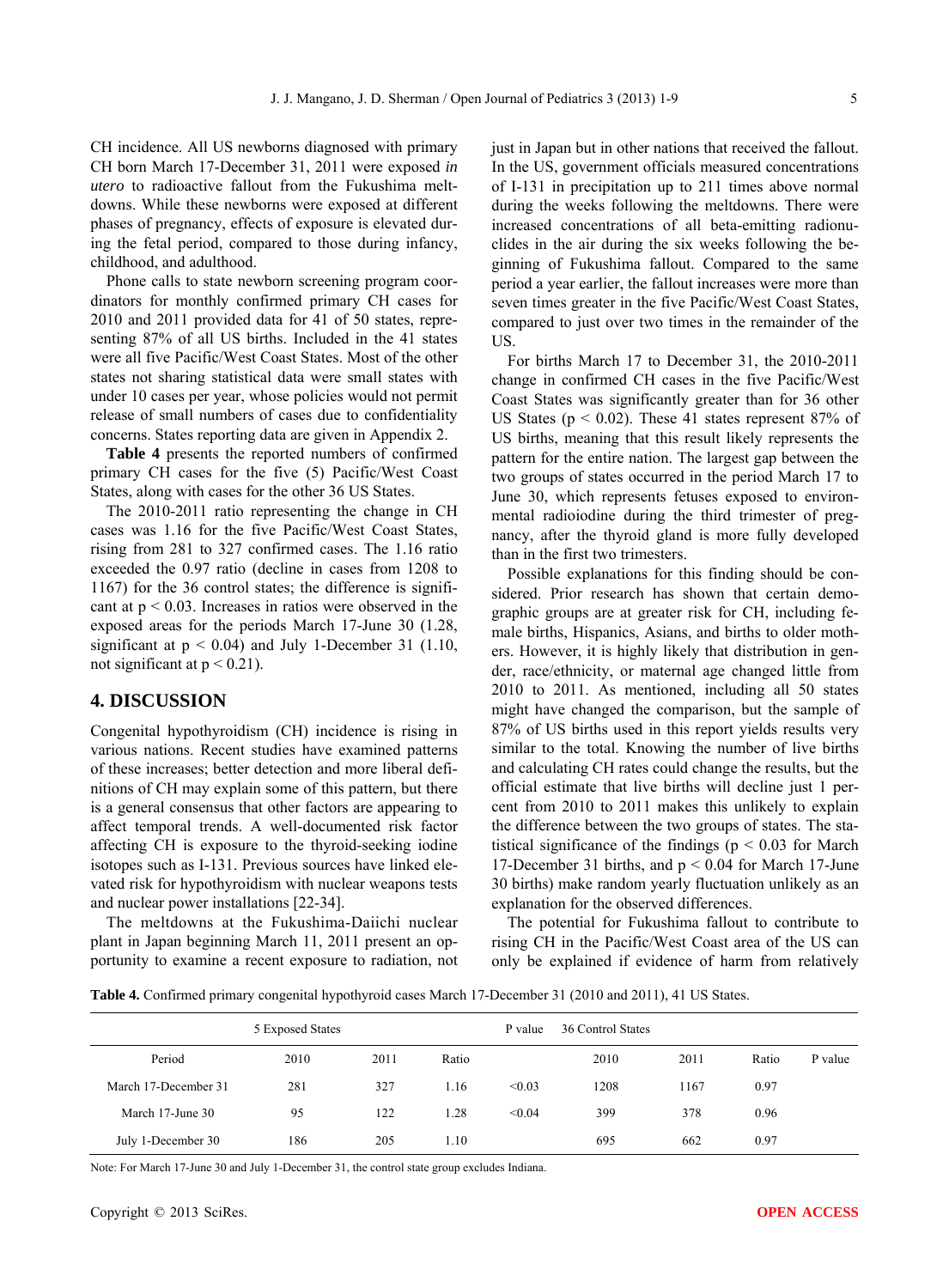low-dose radiation exposures is understood. Numerous reports have identified elevated disease risk from low radiation doses previously believed to be non-hazardous, or at least not able to be calculated using standard research methods. The first of these discoveries from the late 1950s showed prenatal abdominal X-rays nearly doubled the chance of the irradiated fetus dying before age ten [47,48]. US government officials estimated I-131 exposures from milk contaminated by Nevada above ground nuclear weapons tests in the period 1951 to 1958 [49], as the basis for the projection that as many as 212,000 Americans developed thyroid cancer from Nevada test fallout [50]. US officials also concluded (based on several dozen published studies) that occupational exposures received by workers in nuclear weapons plants caused a variety of cancers [51]. The consensus from results of these and other studies was that risks to health of radiation exposure follows a linear no-threshold model, even at the smallest doses [52]. Thus, while environmental levels of Fukushima fallout were thousands of times greater near the stricken plant than those in the US, these relatively low (but elevated) exposures should be analyzed for any potential links with diseases.

There are limitations to the data in this report that call for future actions to address them. One of these actions is to examine individual exposures to newborns with CH, but the practical feasibility of calculating these data is very low. Another is to obtain more precise temporal and geographic data on environmental levels of specific radionuclides in the US after Fukushima, including I-131. Moreover, estimating specific exposures to humans as a consequence of the fallout would also be helpful in any future analyses of health risk. In addition, there are technical changes that may be made to data in this report, such as using a period greater than just 2010 as a baseline; including data on CH cases after 2011; and conversion of trends in cases to rates when official numbers of 2010-2011 live births by state and month become available. Review of CH changes in states with the highest exposures other than the Pacific/West Coast, which may include adjoining western states, can also be considered.

The data presented in this paper, including both exposure levels and CH incidence, should be considered as preliminary. They require confirmation and expansion, including long-term follow-up of infants and other children. However, the current findings should be noted, and encourage the conduct of future analyses of health effects from exposures to Fukushima fallout.

Congenital hypothyroidism can be used as one measure to assess any potential changes in U.S. fetal and infant health status after Fukushima because official data was available relatively promptly. However, health departments will soon have available for other 2010 and 2011 indicators of fetal/infant health, including fetal deaths, premature births, low weight births, neonatal deaths, infant deaths, and birth defects. While any adverse effects would first be expected to affect the susceptible fetus and infant, subsequent review of any changes in health status of older children and adults can be proceed.

Understanding why CH rates have risen in developed nations such as the US is a complex task, as multiple factors are likely involved. Exposure to radiation, especially the thyroid-seeking radioiodine isotopes, should be considered as one of these factors. The meltdown at Fukushima Dai-ichi presents an opportunity to analyze this factor, and studies such as this one should continue.

#### **REFERENCES**

- [1] Guthrie, R. (1963) A simple phenylaline method for detecting phenylketonuria in large populations of newborn infants. *Pediatrics*, **32**, 338-343.
- [2] United States Public Health Service (1994) Newborn screening. *American Family Physician*, **50**, 354-358.
- [3] Harris, K.B. and Pass, K.A. (2007) Increase in congenital hypothyroidism in New York State and the United States. *Molecular Genetics and Metabolism*, **91**, 268-277. doi:10.1016/j.vmgme.2007.03.012
- [4] Kurinczuk, J.J., Bower, C., Lewis, B. and Byrne, G. (2007) Congenital hypothyroidism in Western Australia 1981- 1998. *Journal of Paediatric and Child Health*, **38**, 187- 191. [doi:10.1046/j.1440-1754.2002.00812.x](http://dx.doi.org/10.1046/j.1440-1754.2002.00812.x)
- [5] Corbetta, C., Weber, G., Cortinovis, F., Calebiro, D., Passoni, A., Vigone, M.C., Beck-Peccoz, P., Chiumello, G. and Persani, L. (2009) A 7-year experience with low blood TSH cutoff levels for neonatal screening reveals an unsuspected frequency of congenital hypothyroidism (CH). *Clinical Endocrinology*, **71**, 739-745.
- [6] Pearce, M.S., Korada, M., Day, J., Turner, S., Allison, D., Kibirge, M. and Cheetham, T.D. (2010) Increasing incidence, but lack of seasonality, of elevated TSH levels, on newborn screening, in the North of England. *Journal of Thyroid Research*, **2010**, Article ID: 101948. [doi:10.4061/2010/101948](http://dx.doi.org/10.4061/2010/101948)
- [7] Mengreli, C., Kanaka-Gantenbein, C., Girginoudis, P., Magiakou, M.A., Christakopoulou, I., Giannoulia-Karantana, A., Chrousos, G.P. and Dacou-Voutetakis, C. (2010) Screening for congenital hypothyroidism; the significance of threshold limit in false-negative results. *Journal of Clinical Endocrinology and Metabolism*, **95**, 4283-4290. [doi:10.1210/jc.2010-0057](http://dx.doi.org/10.1210/jc.2010-0057)
- [8] LaFranchi, S.H. (2011) Increasing incidence of congenital hypothyroidism: Some answers, more questions. *Journal of Clinical Endocrinology and Metabolism*, **96**, 2395- 2397. [doi:10.1210/jc.2011-1850](http://dx.doi.org/10.1210/jc.2011-1850)
- [9] Hertzberg, V., Mei, J. and Therrell, B.L. (2010) Effect of laboratory practices on the incidence rate of congenital hypothyroidism. *Pediatrics*, **125**, 548-553. [doi:10.1542/peds.2009-1975E](http://dx.doi.org/10.1542/peds.2009-1975E)
- [10] Waller, D.K., Anderson, J.L., Lorey, F. and Cunningham,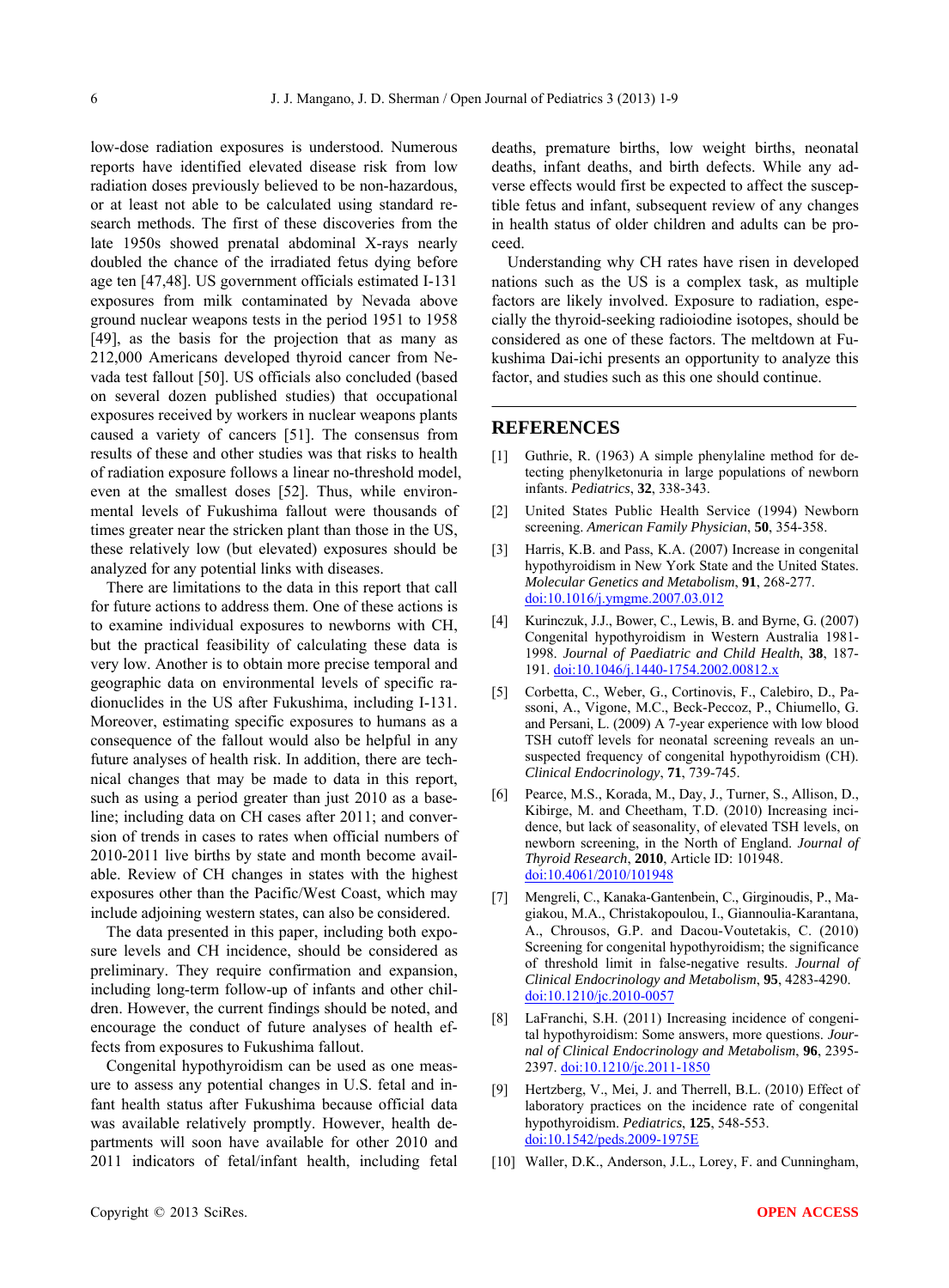G.C. (2000) Risk factors for congenital hypothyroidism: An investigation of infant's birth weight, ethnicity, and gender in California, 1990-1998. *Teratology*, **62**, 36-41. doi:10.1002/1096-9926(200007)62:1<36::AID-TERA8> 3.0.CO;2-W

- [11] Oliveri, A., Medda, E., DeAngelis, S., Valensise, H., De-Felice, M., Fazzini, C., Cascino, I., Cordeddu, V., Sorcini, M. and Stazi, M.A. (2007) High risk of congenital hypothyroidism in multiple pregnancies. *Journal of Clinical Endocrinology and Metabolism*, **92**, 3141-3147. [doi:10.1210/jc.2007-0238](http://dx.doi.org/10.1210/jc.2007-0238)
- [12] Buffler, P.A., Kelsh, M.A., Lau, E.C., Edinboro, C.H., Barnard, J.C., Rutherford, G.W., Daaboul, J.J., Palmer, L. and Lorey, F.W. (2006) Thyroid function and perchlorate in drinking water: An evaluation among California newborns, 1998. *Environmental Health Perspectives*, **114**, 798- 804. [doi:10.1289/ehp.8176](http://dx.doi.org/10.1289/ehp.8176)
- [13] Nagayama, J., Kohno, H., Nunisue, T., Kataoka, K., Shimomura, H., Tanabe, S. and Konishi, S. (2007) Concentratins of organichlorine pollutants in mothers who gave birth to neonates with congenital hypothyroidism. *Chemosphere*, **68**, 972-976. [doi:10.1016/j.chemosphere.2007.01.010](http://dx.doi.org/10.1016/j.chemosphere.2007.01.010)
- [14] Arey, L.B. (1954) Developmental anatomy. W.B. Saunders, Philadelphia.
- [15] Howdeshell, K. (2002) A model of the development of the brain as a construct of the thyroid system. *Environmental Health Perspectives*, **110**, 337-348. [doi:10.1289/ehp.02110s3337](http://dx.doi.org/10.1289/ehp.02110s3337)
- [16] Van Middlesworth, L. (1956) Radioactivity in thyroid glands following nuclear weapons tests. *Science*, **123**, 982- 983. [doi:10.1126/science.123.3205.982](http://dx.doi.org/10.1126/science.123.3205.982)
- [17] Comar, C.L., Trum, B.F., Kuhn, U.S., Wasserman, R.H., Nold, M.M. and Schooley, J.C. (1957) Thyroid radioactivity after nuclear weapons tests. *Science*, **126**, 16-18. [doi:10.1126/science.126.3262.16](http://dx.doi.org/10.1126/science.126.3262.16)
- [18] Beierwaltes, W.H., Cranae, H.R., Wegst, A., Spafford, N.R. and Carr, E.A. (1960) Radioactive iodine concentration in the fetal human thyroid gland from fall-out. *The Journal of the Aerican Medical Association*, **173**, 1895- 1902. [doi:10.1001/jama.1960.03020350013003](http://dx.doi.org/10.1001/jama.1960.03020350013003)
- [19] Beierwaltes, W.H., Hilger, M.T. and Wegst, A. (1963) Radioactive concentrations in fetal human thyroid from fallout. *Health Physics*, **9**, 1263-1266. [doi:10.1097/00004032-196312000-00030](http://dx.doi.org/10.1097/00004032-196312000-00030)
- [20] Gardner, R.J. (1960) An assessment of the quantities of fission products likely to be found in milk in the event of serial contamination of agricultural land. *Nature*, **186**, 1063-1064. [doi:10.1038/1861063a0](http://dx.doi.org/10.1038/1861063a0)
- [21] Usenko, V., Lepekhin, E., Lyzogubov, V., Kornilovska, I., Ushakova, G. and Witt, M. (1999) The influence of low doses 131I-induced maternal hypothyroidism on the development of rat embryos. *Experimental Toxicology and Pathology*, **51**, 223-227. [doi:10.1016/S0940-2993\(99\)80100-6](http://dx.doi.org/10.1016/S0940-2993(99)80100-6)
- [22] Connelly, K.J., Boston, B.A., Pearce, E.N., Sesser, D., Snyder, D., Braverman, L.E., Pino, S. and Lafranchi, S.H. (2012) Congeneital hypothyroidism caused by excess prenatal maternal iodine ingestion. *Journal of Pediatrics*,

**161**, 760-762. [doi:10.1016/j.jpeds.2012.05.057](http://dx.doi.org/10.1016/j.jpeds.2012.05.057)

- [23] Cronkite, E.P., Conard, R.A. and Bond, V.P. (1997) Historical events associated with fallout from bravo shot— Operation castle and 25Y of medical findings. *Health Physics*, **73**, 176-186. [doi:10.1097/00004032-199707000-00014](http://dx.doi.org/10.1097/00004032-199707000-00014)
- [24] Cronkite, E.P., Bond, V.P. and Conard, R.A (1995) Medical effects of exposure of human beings to fallout radiation from a thermonuclear explosion. *Stem Cells*, **13**, 49-57.
- [25] Williams, D. (1996) Chernobyl and hypothyroidism. *Lancet*, **348**, 476. [doi:10.1016/S0140-6736\(05\)64570-9](http://dx.doi.org/10.1016/S0140-6736(05)64570-9)
- [26] Goldsmith, J.R., Grossman, C.M., Morton, W.E., Nussbaum, R.H., Kordysh, E.A., Quastel, M.R., Sobel, R.B. and Nussbaum, F.D. (1999) Juvenile hypothyroidism among two populations exposed to radioiodine. *Environmental Health Perspectives*, **107**, 303-308. [doi:10.1289/ehp.99107303](http://dx.doi.org/10.1289/ehp.99107303)
- [27] MacLeod, G. (1982) A role for public health in the nuclear age. *American Journal of Public Health*, **72**, 237- 239. [doi:10.2105/AJPH.72.3.237](http://dx.doi.org/10.2105/AJPH.72.3.237)
- [28] MacLeod, G.K. (1981) Some public health lessons from three mile island: A case study in chaos. *Ambio*, **1**, 18-23.
- [29] Mangano, J.J. (1996) Chernobyl and hypothyroidism. *Lancet*, **347**, 1482-1483. [doi:10.1016/S0140-6736\(96\)91716-X](http://dx.doi.org/10.1016/S0140-6736(96)91716-X)
- [30] Tatham, L.M., Bove, F.J., Kaye, W.E. and Spengler, R.F. (2002) Population exposures to I-131 releases from Hanford Nuclear Reservation and preterm birth, infant mortality, and fetal deaths. *International Journal of Hygiene and Environmental Health*, **205**, 41-48. [doi:10.1078/1438-4639-00128](http://dx.doi.org/10.1078/1438-4639-00128)
- [31] Halfrick, D.L., Grinzaid, K.A., Brown, A.L. and Fernhoff, P.M. (1999) Monitoring the prevalence of congenital hypothyroidism for 20 years near the Savannah River site. *Journal of the Medical Association of Georgia*, **88**, 38-40.
- [32] Mangano, J.J. (2009) Newborn hypothyroidism near the indian point nuclear plant. [www.radiation.org/reading/pubs/091125/hypothyroid\\_ind](http://www.radiation.org/reading/pubs/091125/hypothyroid_indianpoint.pdf) [ianpoint.pdf](http://www.radiation.org/reading/pubs/091125/hypothyroid_indianpoint.pdf)
- [33] Tichler, J., Doty, K. and Lucadamo, K. Radioactive materials released from nuclear power plants, annual reports, 1970-1993 annual reports. NUREG/CR-2907. Brookhaven National Laboratory, Upton.
- [34] National newborn screening and genetics resource center. [http://genes-r-us.uthscsa.edu/newborn\\_reports](http://genes-r-us.uthscsa.edu/newborn_reports)
- [35] (2011) Reactor accident Fukushima—New international study on emissions of radioactive substances into the atmosphere. [http://www.zamg.at/docs/aktuell/20111021\\_fukushima\\_r](http://www.zamg.at/docs/aktuell/20111021_fukushima_review.pdf) [eview.pdf](http://www.zamg.at/docs/aktuell/20111021_fukushima_review.pdf)
- [36] Meteo France (2011) Accident de la centrale de Fukushima Daiichi: Modelisation de la dispersion des rejets radioactifs dans l'atmosphere a l'echele mondiale—Version du 22 mars 2011. [http://irsn.fr.FR/popup/Pages/irsn-meteo-france\\_22mars.a](http://irsn.fr.fr/popup/Pages/irsn-meteo-france_22mars.aspx) [spx](http://irsn.fr.fr/popup/Pages/irsn-meteo-france_22mars.aspx)
- [37] US Environmental Protection Agency, Office of Radia-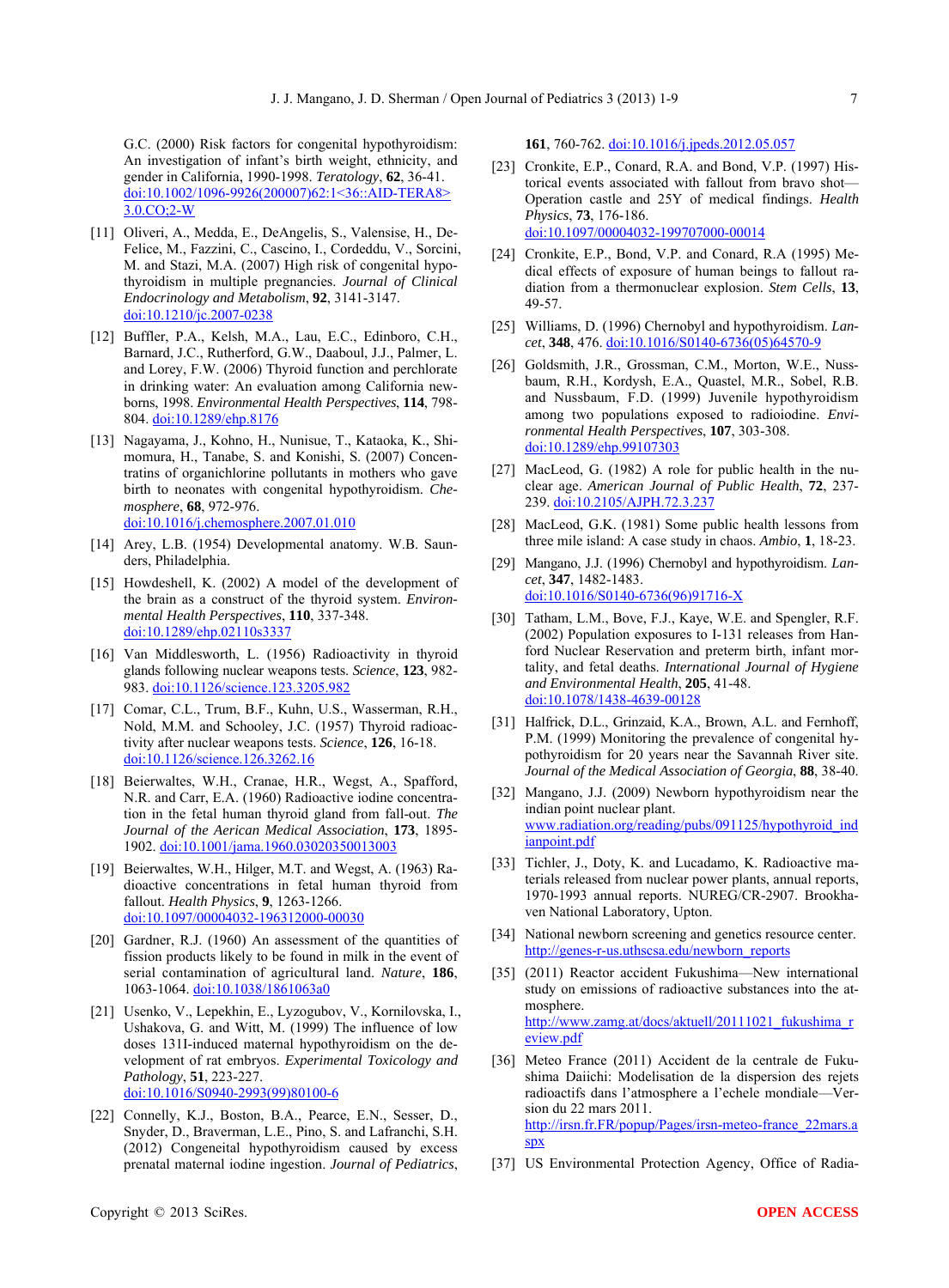tion Protection. http://iaspub.epa.gov/enviro/erams\_query.v2.simple

- [38] Bowyer, T.W., Biegalski S.R., Cooper, M., Eslinger, P.W., Haas, D., Hayes, J.C., Miley, H.S., Strom, D.J. and Woods, V. (2011) Elevated radioxenon detected remotely following the Fukushima nuclear accident. *Journal of Environmental Radioactivity*, **102**, 681-687. [doi:10.1016/j.jenvrad.2011.04.009](http://dx.doi.org/10.1016/j.jenvrad.2011.04.009)
- [39] Hernandex-Ceballos, M.A., Hong, G.H., Lozano, R.L., Kim, Y.I., Lee, H.M., Yeh, S-W. and Bolivar, J.P. (2012) Tracking the complete revolution of surface westerlies over the Northern Hemisphere using radionuclides emitted from Fukushima. *The Science of the Total Environment*, **438**, 80-85. [doi:10.1016/j.scitotenv.2012.08.024](http://dx.doi.org/10.1016/j.scitotenv.2012.08.024)
- [40] Manley, S.L. and Lowe C.G. (2012) Canopy-formiing kelps as California's coastal dosimeter: 131-I from damaged Japanese reactor measured in *Macrocystis pyrifera*. *Environmental Science & Technology*, **46**, 3731-3736. [doi:10.1021/es203598r](http://dx.doi.org/10.1021/es203598r)
- [41] Landis, J.D., Hamm, N.T., Renshaw, C.E., Dade, W.B., Magilligan, F.J. and Gartner, J.D. (2012) Surficial redistribution of fallout 131-Iodine in a small temperate catchment. *Proceedings of the National Academy of Sciences*, 13 March 2012, 4064-4069.
- [42] Weatherbee, G.A., Gay, D.A., Debey, T.M., Lehmann, C.M. and Nillas, M.A. (2012) Wet deposition of fissionproduct isotopes to North America from the Fukushima Dai-ichi Incident, March 2011. *Environmental Science and Technology*, **46**, 2574-2582. [doi:10.1021/es203217u](http://dx.doi.org/10.1021/es203217u)
- [43] Hamilton, B.E. and Sutton, P.D. (2011) Recent trends in births and fertility rates through December 2011. http://www.cdc.gov/nchs/data/hestat/births fertility dece

[mber\\_2011/births\\_fertility\\_december\\_2011.html](http://www.cdc.gov/nchs/data/hestat/births_fertility_december_2011/births_fertility_december_2011.htm)

- [44] US Census Bureau. 2010 census of the US population. <http://quickfacts.census.gov/qfd/index.html>
- [45] US Centers for Disease Control and Prevention. Natality. <http://wonder.cdc.gov/natality.html>
- [46] US Environmental Protection Agency. Envirofacts. <http://www.epa.gov/envivro/facts/radnet/customized.html>
- [47] Stewart, A., Webb, J., Giles, D. and Hewitt, D. (1956) Malignant disease in childhood and diagnostic irradiation in utero. *Lancet*, **2**, 447. [doi:10.1016/S0140-6736\(56\)91923-7](http://dx.doi.org/10.1016/S0140-6736(56)91923-7)
- [48] Stewart, A., Webb, J. and Hewitt, D. (1958) A survey of childhood malignancies. *British Medical Journal*, **1**, 1495- 1508. [doi:10.1136/bmj.1.5086.1495](http://dx.doi.org/10.1136/bmj.1.5086.1495)
- [49] US Department of Health and Human Services (1997) Estimated exposure and thyroid doses following Nevada atmospheric nuclear bomb tests. NIH Pub. No. 97-4264, National Cancer Institute, Bethesda.
- [50] National Research Council, Committee on Thyroid Screening (1999) Exposure of the American people to iodine-131 from the Nevada bomb tests. National Academy Press, Washington DC.
- [51] Alvarez, R. (2000) The risks of making nuclear weapons: A review of the health and mortality experience of US department of energy workers. The Government Accountability Project, Washington DC.
- [52] National Research Council (2005) Committee on the biological effects of ionizing Radiation. Health effects of exposure to low levels of ionizing radiation: BEIR VII. National Academy Press, Washington DC.